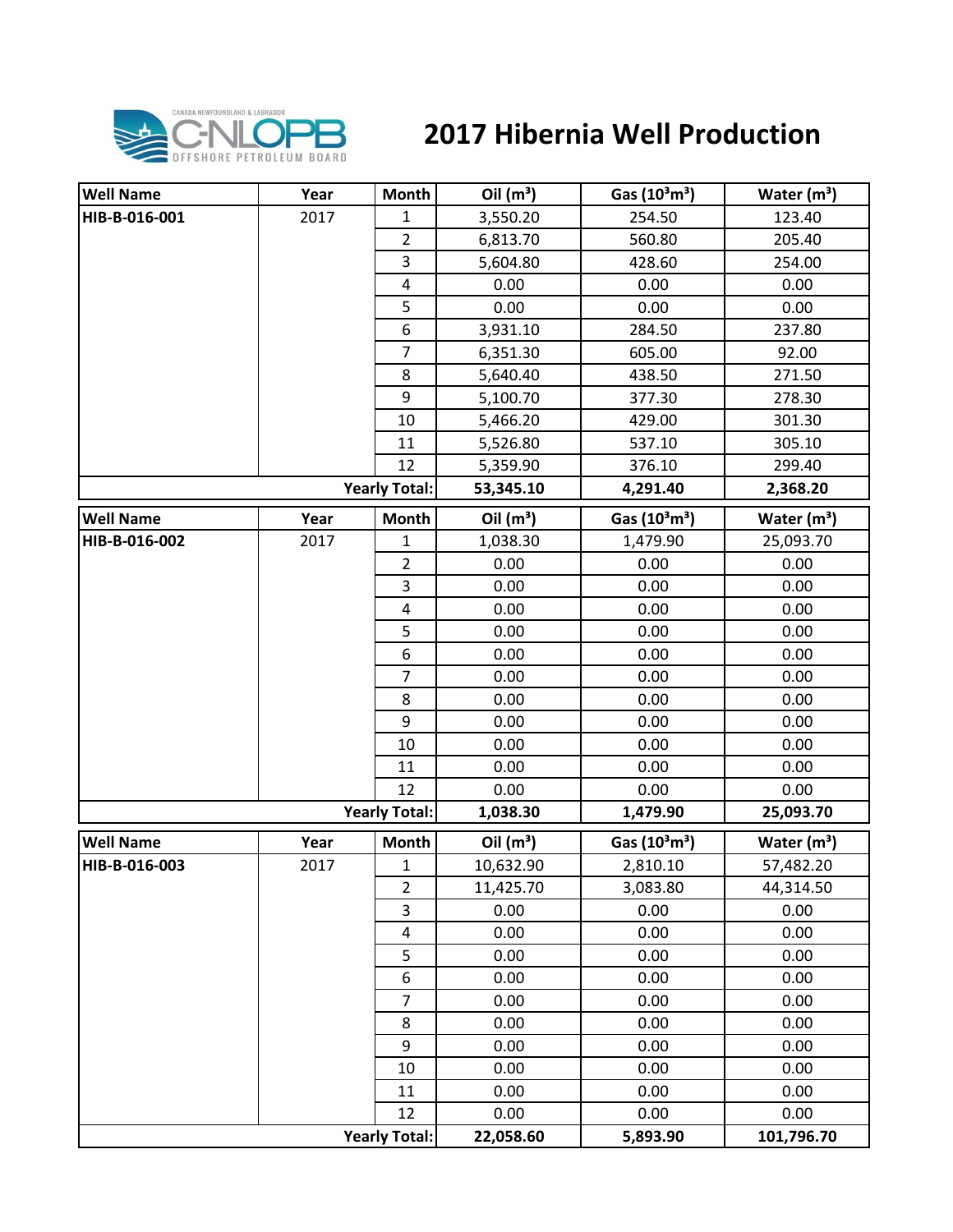| <b>Well Name</b>     | Year | <b>Month</b>   | Oil $(m^3)$ | Gas $(10^3 \text{m}^3)$ | Water $(m^3)$ |
|----------------------|------|----------------|-------------|-------------------------|---------------|
| HIB-B-016-004-Z      | 2017 |                | 15,954.70   | 3,055.50                | 49,435.90     |
|                      |      | $\overline{2}$ | 14,480.40   | 2,825.80                | 36,363.30     |
|                      |      | 3              | 15,975.60   | 2,882.50                | 47,391.20     |
|                      |      | 4              | 13,614.70   | 2,567.20                | 42,498.20     |
|                      |      | 5              | 16,901.50   | 3,025.20                | 46,790.20     |
|                      |      | 6              | 15,618.80   | 2,986.80                | 44,068.80     |
|                      |      | 7              | 12,718.10   | 2,785.80                | 49,724.70     |
|                      |      | 8              | 13,089.10   | 2,723.90                | 43,508.60     |
|                      |      | 9              | 12,992.40   | 2,630.70                | 52,114.10     |
|                      |      | 10             | 6,884.60    | 1,302.20                | 21,792.30     |
|                      |      | 11             | 15,884.80   | 2,977.30                | 43,041.30     |
|                      |      | 12             | 13,658.00   | 3,010.80                | 55,317.80     |
| <b>Yearly Total:</b> |      |                | 167,772.70  | 32,773.70               | 532,046.40    |

| <b>Well Name</b>     | Year | <b>Month</b>   | Oil $(m^3)$ | Gas $(10^3 \text{m}^3)$ | Water $(m^3)$ |
|----------------------|------|----------------|-------------|-------------------------|---------------|
| HIB-B-016-005-Z      | 2017 | 1              | 30,167.30   | 5,582.30                | 20,029.60     |
|                      |      | $\overline{2}$ | 21,136.90   | 4,149.20                | 12,205.30     |
|                      |      | 3              | 21,406.30   | 3,875.90                | 15,119.50     |
|                      |      | 4              | 19,492.00   | 3,489.10                | 14,299.20     |
|                      |      | 5              | 24,242.30   | 4,511.40                | 18,286.10     |
|                      |      | 6              | 24,512.20   | 4,751.00                | 15,363.20     |
|                      |      | 7              | 17,851.70   | 3,612.30                | 14,941.10     |
|                      |      | 8              | 14,674.50   | 3,226.00                | 14,881.90     |
|                      |      | 9              | 14,102.50   | 2,950.10                | 18,217.50     |
|                      |      | 10             | 18,267.60   | 3,632.00                | 18,102.70     |
|                      |      | 11             | 12,501.80   | 2,876.90                | 16,171.80     |
|                      |      | 12             | 3,548.80    | 846.90                  | 5,214.50      |
| <b>Yearly Total:</b> |      |                | 221,903.90  | 43,503.10               | 182,832.40    |

| <b>Well Name</b>     | Year | Month          | Oil $(m^3)$ | Gas $(10^3 \text{m}^3)$ | Water $(m^3)$ |
|----------------------|------|----------------|-------------|-------------------------|---------------|
| HIB-B-016-008        | 2017 | 1              | 0.00        | 0.00                    | 0.00          |
|                      |      | $\overline{2}$ | 0.00        | 0.00                    | 0.00          |
|                      |      | 3              | 0.00        | 0.00                    | 0.00          |
|                      |      | 4              | 0.00        | 0.00                    | 0.00          |
|                      |      | 5              | 5,749.40    | 5,539.50                | 29.10         |
|                      |      | 6              | 10,171.60   | 16,845.10               | 64.50         |
|                      |      | 7              | 17,809.70   | 22,287.40               | 68.30         |
|                      |      | 8              | 26,609.10   | 32,433.40               | 81.20         |
|                      |      | 9              | 25,727.80   | 29,503.80               | 78.60         |
|                      |      | 10             | 7,952.40    | 9,256.20                | 21.20         |
|                      |      | 11             | 18,027.60   | 22,057.80               | 77.40         |
|                      |      | 12             | 9,329.70    | 11,780.10               | 37.40         |
| <b>Yearly Total:</b> |      |                | 121,377.30  | 149,703.30              | 457.70        |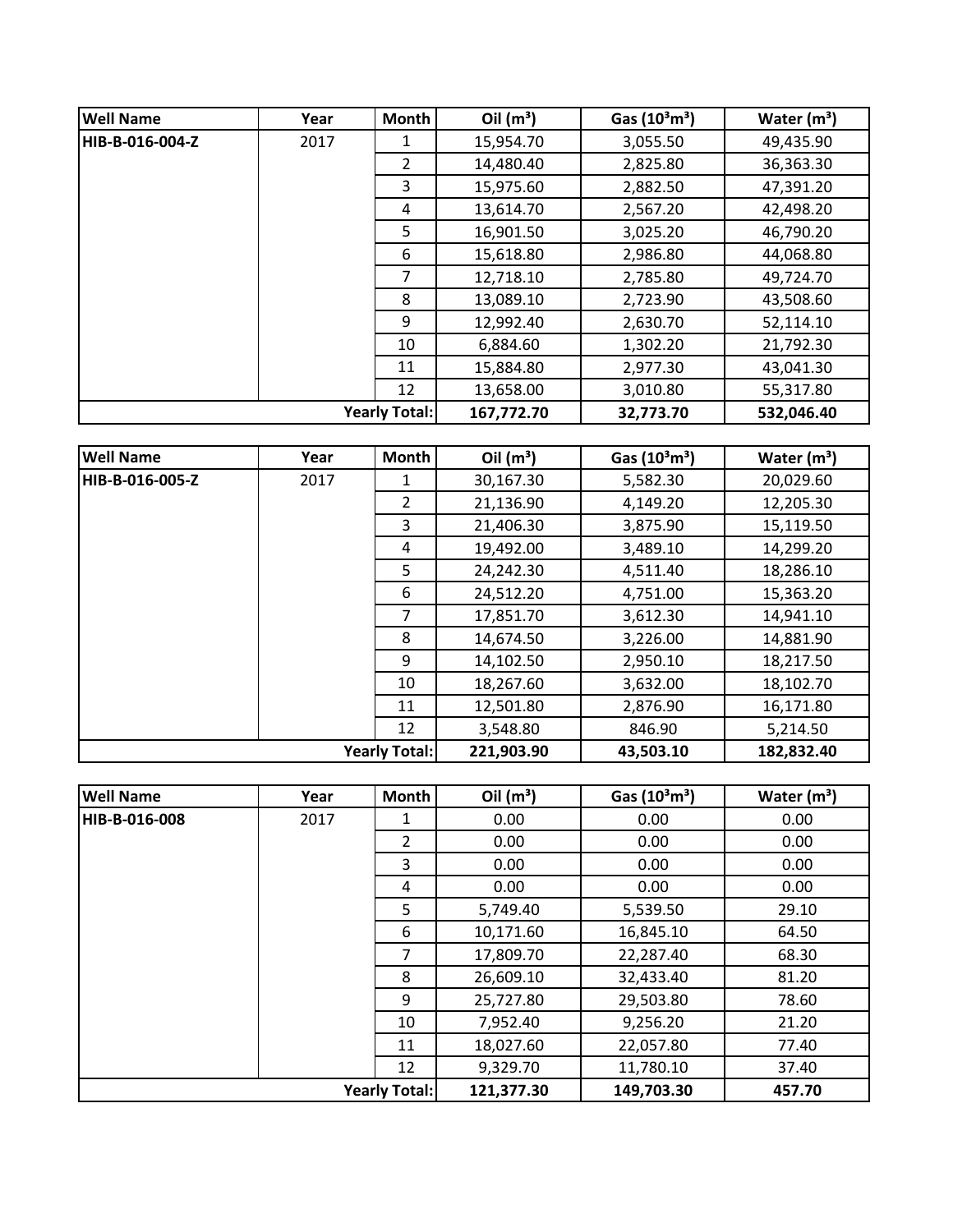| <b>Well Name</b> | Year | <b>Month</b>         | Oil $(m^3)$ | Gas $(10^3 \text{m}^3)$ | Water $(m^3)$ |
|------------------|------|----------------------|-------------|-------------------------|---------------|
| HIB-B-016-011    | 2017 | 1                    | 30,995.50   | 42,648.60               | 2,910.50      |
|                  |      | $\overline{2}$       | 23,718.00   | 34,747.90               | 1,872.00      |
|                  |      | 3                    | 15,670.40   | 24,706.60               | 680.60        |
|                  |      | 4                    | 19,666.60   | 29,823.90               | 1,473.40      |
|                  |      | 5                    | 12,302.20   | 18,993.60               | 1,011.30      |
|                  |      | 6                    | 0.00        | 0.00                    | 0.00          |
|                  |      | 7                    | 706.40      | 1,170.60                | 59.40         |
|                  |      | 8                    | 151.20      | 253.90                  | 11.70         |
|                  |      | 9                    | 0.00        | 0.00                    | 0.00          |
|                  |      | 10                   | 0.00        | 0.00                    | 0.00          |
|                  |      | 11                   | 0.00        | 0.00                    | 0.00          |
|                  |      | 12                   | 0.00        | 0.00                    | 0.00          |
|                  |      | <b>Yearly Total:</b> | 103,210.30  | 152,345.10              | 8,018.90      |

| <b>Well Name</b> | Year | <b>Month</b>         | Oil $(m^3)$ | Gas (10 <sup>3</sup> m <sup>3</sup> ) | Water $(m^3)$ |
|------------------|------|----------------------|-------------|---------------------------------------|---------------|
| HIB-B-016-011-Z  | 2017 | $\mathbf 1$          | 0.00        | 0.00                                  | 0.00          |
|                  |      | $\overline{2}$       | 0.00        | 0.00                                  | 0.00          |
|                  |      | 3                    | 0.00        | 0.00                                  | 0.00          |
|                  |      | $\pmb{4}$            | 0.00        | 0.00                                  | 0.00          |
|                  |      | 5                    | 0.00        | 0.00                                  | 0.00          |
|                  |      | $\boldsymbol{6}$     | 0.00        | 0.00                                  | 0.00          |
|                  |      | $\overline{7}$       | 0.00        | 0.00                                  | 0.00          |
|                  |      | 8                    | 0.00        | 0.00                                  | 0.00          |
|                  |      | 9                    | 0.00        | 0.00                                  | 0.00          |
|                  |      | 10                   | 0.00        | 0.00                                  | 0.00          |
|                  |      | 11                   | 0.00        | 0.00                                  | 0.00          |
|                  |      | 12                   | 0.00        | 0.00                                  | 0.00          |
|                  |      | <b>Yearly Total:</b> | 0.00        | 0.00                                  | 0.00          |
|                  |      |                      |             |                                       |               |
| <b>Well Name</b> | Year | Month                | Oil $(m^3)$ | Gas (10 <sup>3</sup> m <sup>3</sup> ) | Water $(m^3)$ |
| HIB-B-016-013-Z  | 2017 | $\mathbf 1$          | 0.00        | 0.00                                  | 0.00          |
|                  |      | $\overline{2}$       | 0.00        | 0.00                                  | 0.00          |
|                  |      | 3                    | 0.00        | 0.00                                  | 0.00          |
|                  |      | $\overline{4}$       | 3,526.50    | 524.50                                | 11,770.00     |
|                  |      | 5                    | 7,151.00    | 1,214.30                              | 35,039.60     |
|                  |      | 6                    | 6,847.10    | 1,150.70                              | 34,040.60     |
|                  |      | $\overline{7}$       | 4,873.80    | 1,260.80                              | 20,952.80     |
|                  |      | 8                    | 1,416.70    | 290.30                                | 5,615.70      |
|                  |      | 9                    | 0.00        | 0.00                                  | 0.00          |
|                  |      | 10                   | 0.00        | 0.00                                  | 0.00          |
|                  |      | 11                   | 0.00        | 0.00                                  | 0.00          |
|                  |      | 12                   | 0.00        | 0.00                                  | 0.00          |
|                  |      | <b>Yearly Total:</b> | 23,815.10   | 4,440.60                              | 107,418.70    |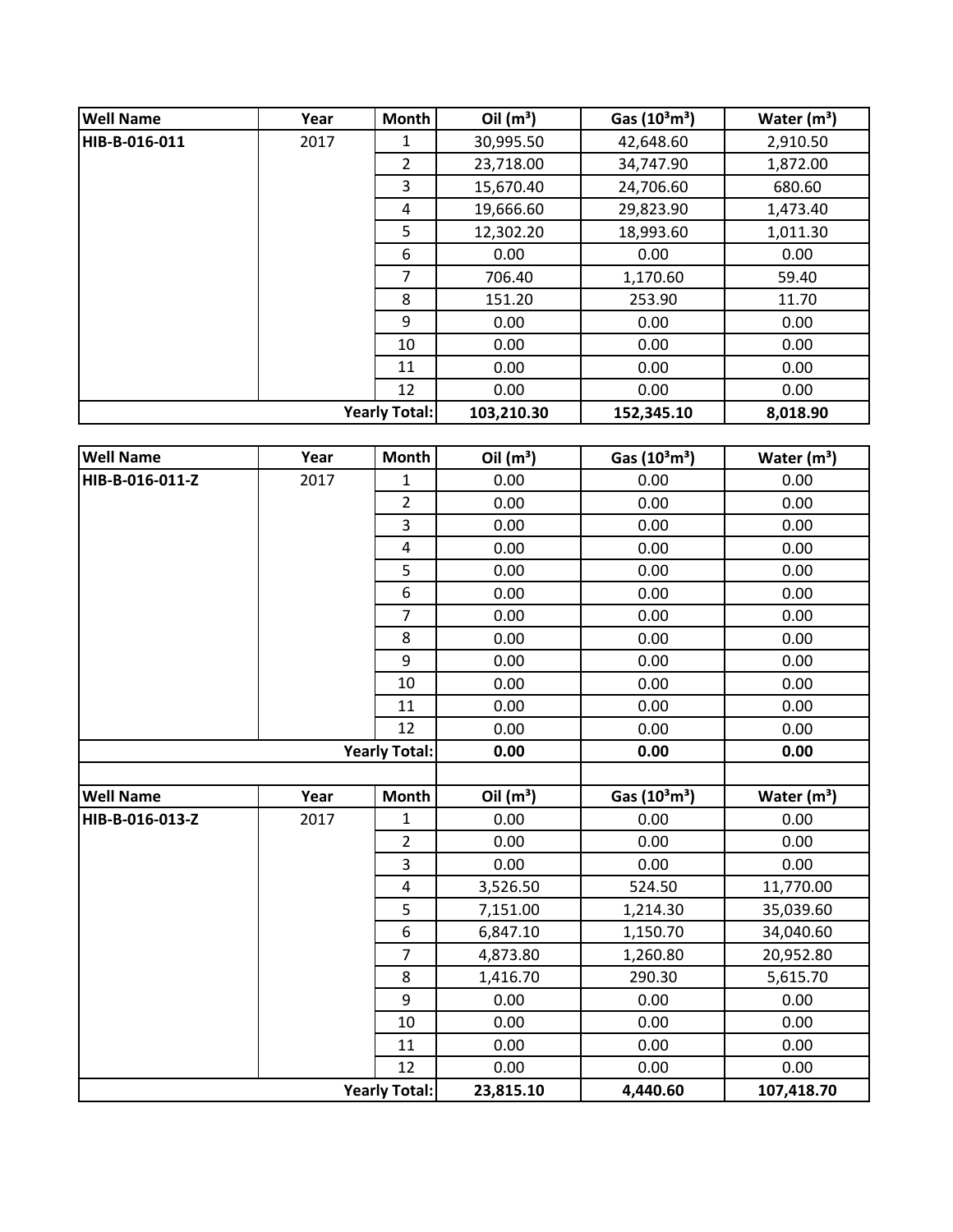| <b>Well Name</b> | Year | <b>Month</b>         | Oil $(m^3)$ | Gas $(10^3 \text{m}^3)$ | Water $(m^3)$ |
|------------------|------|----------------------|-------------|-------------------------|---------------|
| HIB-B-016-014-Y  | 2017 | 1                    | 26,004.00   | 27,506.10               | 88.60         |
|                  |      | $\overline{2}$       | 19,207.90   | 21,613.70               | 53.50         |
|                  |      | 3                    | 24,039.50   | 25,621.30               | 84.60         |
|                  |      | 4                    | 16,974.70   | 17,555.90               | 104.80        |
|                  |      | 5                    | 18,724.70   | 21,552.80               | 67.50         |
|                  |      | 6                    | 18,096.40   | 24,299.30               | 209.40        |
|                  |      | 7                    | 1,933.30    | 2,521.40                | 24.90         |
|                  |      | 8                    | 0.00        | 0.00                    | 0.00          |
|                  |      | 9                    | 0.00        | 0.00                    | 0.00          |
|                  |      | 10                   | 2,605.00    | 3,170.60                | 30.00         |
|                  |      | 11                   | 2,466.70    | 2,911.40                | 31.60         |
|                  |      | 12                   | 0.00        | 0.00                    | 0.00          |
|                  |      | <b>Yearly Total:</b> | 130,052.20  | 146,752.50              | 694.90        |

| <b>Well Name</b>     | Year | Month          | Oil $(m^3)$ | Gas $(10^3 \text{m}^3)$ | Water $(m^3)$ |
|----------------------|------|----------------|-------------|-------------------------|---------------|
| HIB-B-016-017-Z      | 2017 | 1              | 11,613.60   | 2,492.30                | 1,197.90      |
|                      |      | $\overline{2}$ | 9,512.00    | 2,144.70                | 1,087.50      |
|                      |      | 3              | 6,963.00    | 1,442.10                | 1,434.60      |
|                      |      | 4              | 0.00        | 0.00                    | 0.00          |
|                      |      | 5              | 11,601.70   | 2,471.40                | 2,714.30      |
|                      |      | 6              | 11,865.70   | 2,673.30                | 1,656.30      |
|                      |      | 7              | 9,482.40    | 2,064.20                | 853.80        |
|                      |      | 8              | 10,471.50   | 2,225.00                | 1,109.00      |
|                      |      | 9              | 10,588.00   | 2,140.00                | 1,289.70      |
|                      |      | 10             | 9,830.90    | 1,990.10                | 2,708.30      |
|                      |      | 11             | 9,554.60    | 1,883.70                | 2,312.60      |
|                      |      | 12             | 9,153.20    | 1,896.90                | 3,310.40      |
| <b>Yearly Total:</b> |      |                | 110,636.60  | 23,423.70               | 19,674.40     |

| <b>Well Name</b>     | Year | <b>Month</b>   | Oil $(m^3)$ | Gas $(10^3 \text{m}^3)$ | Water $(m^3)$ |
|----------------------|------|----------------|-------------|-------------------------|---------------|
| HIB-B-016-018        | 2017 | 1              | 11,097.10   | 10,932.60               | 90.40         |
|                      |      | $\overline{2}$ | 8,286.70    | 10,525.40               | 26.30         |
|                      |      | 3              | 10,370.80   | 12,508.80               | 27.80         |
|                      |      | 4              | 8,141.90    | 8,747.60                | 34.00         |
|                      |      | 5              | 8,165.20    | 8,994.60                | 62.00         |
|                      |      | 6              | 2,818.30    | 3,055.60                | 18.10         |
|                      |      | 7              | 9,951.20    | 10,616.30               | 62.90         |
|                      |      | 8              | 10,025.20   | 12,259.90               | 46.20         |
|                      |      | 9              | 8,525.90    | 10,523.20               | 68.10         |
|                      |      | 10             | 5,034.30    | 4,394.10                | 39.70         |
|                      |      | 11             | 8,564.30    | 7,712.00                | 44.60         |
|                      |      | 12             | 9,549.80    | 4,863.50                | 29.20         |
| <b>Yearly Total:</b> |      |                | 100,530.70  | 105,133.60              | 549.30        |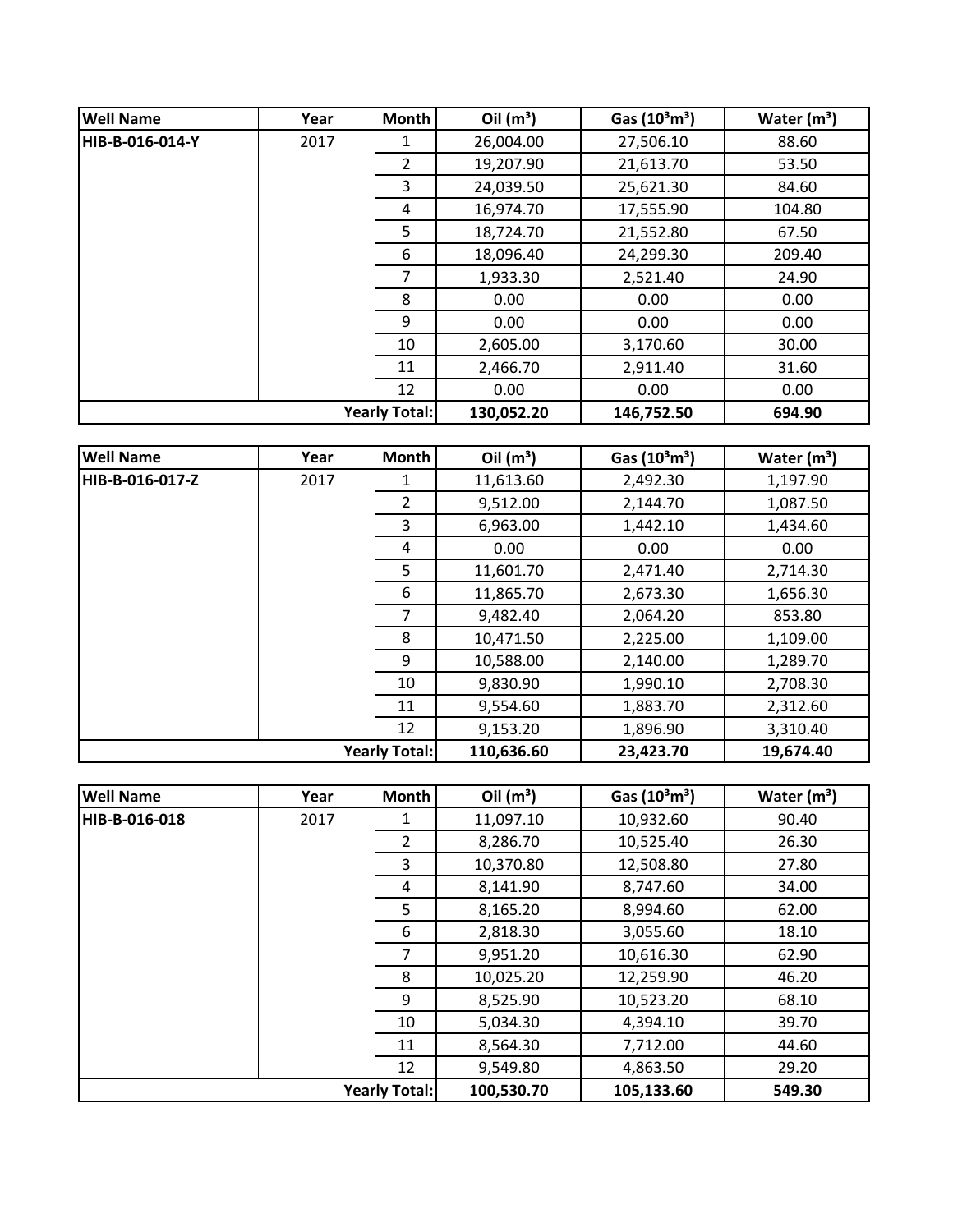| <b>Well Name</b> | Year                 | <b>Month</b>   | Oil $(m^3)$ | Gas $(10^3 \text{m}^3)$ | Water $(m^3)$ |
|------------------|----------------------|----------------|-------------|-------------------------|---------------|
| HIB-B-016-019-Z  | 2017                 |                | 15,493.90   | 1,406.80                | 23,522.80     |
|                  |                      | $\overline{2}$ | 13,984.20   | 1,330.20                | 18,534.20     |
|                  |                      | 3              | 14,272.50   | 1,287.10                | 24,610.30     |
|                  |                      | 4              | 13,619.70   | 1,213.30                | 23,430.30     |
|                  |                      | 5              | 14,967.10   | 1,396.20                | 28,930.50     |
|                  |                      | 6              | 14,849.90   | 1,447.60                | 26,236.00     |
|                  |                      | 7              | 15,967.30   | 1,461.00                | 26,870.40     |
|                  |                      | 8              | 14,172.90   | 1,358.50                | 25,449.90     |
|                  |                      | 9              | 12,386.20   | 1,102.40                | 25,149.40     |
|                  |                      | 10             | 11,804.30   | 1,225.30                | 25,962.30     |
|                  |                      | 11             | 13,208.70   | 1,275.80                | 26,337.60     |
|                  |                      | 12             | 14,689.10   | 1,416.90                | 28,634.40     |
|                  | <b>Yearly Total:</b> |                | 169,415.80  | 15,921.10               | 303,668.10    |

| <b>Well Name</b>     | Year | Month          | Oil $(m^3)$ | Gas $(10^3 \text{m}^3)$ | Water $(m^3)$ |
|----------------------|------|----------------|-------------|-------------------------|---------------|
| HIB-B-016-022-Z      | 2017 | 1              | 10,248.40   | 2,654.40                | 85,726.30     |
|                      |      | $\overline{2}$ | 6,876.30    | 2,019.20                | 56,727.60     |
|                      |      | 3              | 6,512.60    | 1,658.80                | 60,150.30     |
|                      |      | 4              | 7,440.30    | 1,662.70                | 68,221.90     |
|                      |      | 5              | 7,676.40    | 1,779.80                | 76,435.10     |
|                      |      | 6              | 7,797.20    | 1,902.60                | 79,439.30     |
|                      |      | 7              | 6,720.00    | 1,862.10                | 81,610.80     |
|                      |      | 8              | 7,220.10    | 1,574.90                | 68,798.70     |
|                      |      | 9              | 6,523.20    | 1,518.10                | 76,226.50     |
|                      |      | 10             | 7,155.90    | 1,755.00                | 88,491.70     |
|                      |      | 11             | 3,624.80    | 916.90                  | 36,132.20     |
|                      |      | 12             | 8,904.60    | 2,124.50                | 109,390.90    |
| <b>Yearly Total:</b> |      |                | 86,699.80   | 21,429.00               | 887,351.30    |

| <b>Well Name</b>     | Year | <b>Month</b>   | Oil $(m^3)$ | Gas $(10^3 \text{m}^3)$ | Water $(m^3)$ |
|----------------------|------|----------------|-------------|-------------------------|---------------|
| HIB-B-016-023        | 2017 | 1              | 15,713.00   | 1,910.60                | 20,435.10     |
|                      |      | $\overline{2}$ | 13,728.30   | 1,741.80                | 15,714.40     |
|                      |      | 3              | 20,052.80   | 2,277.20                | 22,251.10     |
|                      |      | 4              | 60.80       | 6.90                    | 64.30         |
|                      |      | 5              | 0.00        | 0.00                    | 0.00          |
|                      |      | 6              | 10,994.00   | 1,347.50                | 25,244.90     |
|                      |      | 7              | 2,308.80    | 280.20                  | 3,473.20      |
|                      |      | 8              | 0.00        | 0.00                    | 0.00          |
|                      |      | 9              | 5,092.20    | 685.10                  | 17,892.20     |
|                      |      | 10             | 13,678.90   | 1,642.50                | 17,261.80     |
|                      |      | 11             | 15,254.90   | 1,858.90                | 18,083.70     |
|                      |      | 12             | 9,926.80    | 1,195.50                | 11,131.30     |
| <b>Yearly Total:</b> |      |                | 106,810.50  | 12,946.20               | 151,552.00    |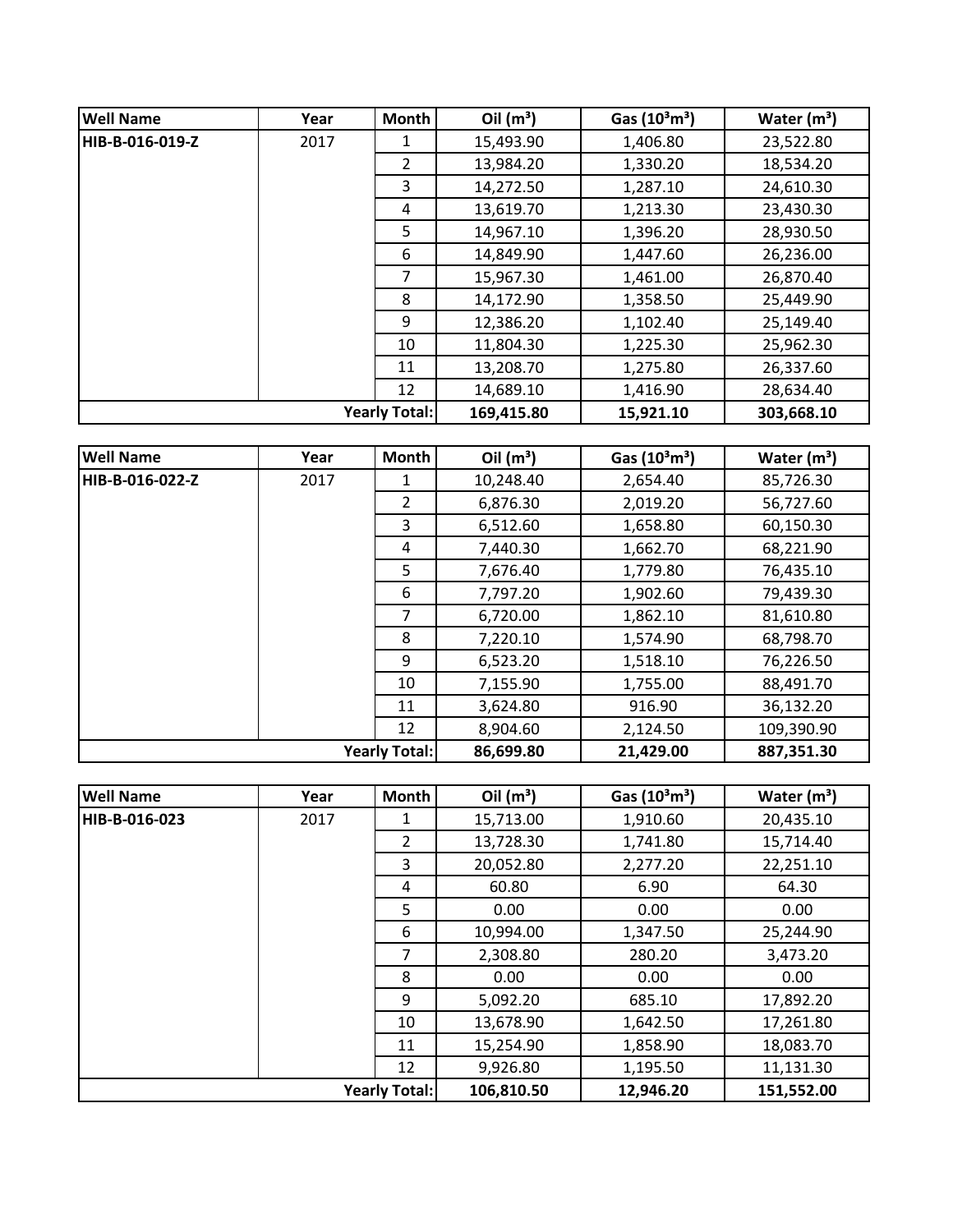| <b>Well Name</b>     | Year | Month | Oil $(m^3)$ | Gas $(10^3 \text{m}^3)$ | Water $(m^3)$ |
|----------------------|------|-------|-------------|-------------------------|---------------|
| HIB-B-016-024        | 2017 | 1     | 0.00        | 0.00                    | 0.00          |
|                      |      | 2     | 2,915.70    | 458.60                  | 19,907.40     |
|                      |      | 3     | 0.00        | 0.00                    | 0.00          |
|                      |      | 4     | 2,476.30    | 401.60                  | 22,463.40     |
|                      |      | 5     | 4,464.40    | 1,120.40                | 46,727.70     |
|                      |      | 6     | 4,240.60    | 754.70                  | 49,687.00     |
|                      |      | 7     | 4,053.40    | 844.80                  | 56,606.30     |
|                      |      | 8     | 5,611.60    | 837.00                  | 51,744.20     |
|                      |      | 9     | 4,845.60    | 815.30                  | 65,177.70     |
|                      |      | 10    | 7,686.40    | 3,716.40                | 61,797.30     |
|                      |      | 11    | 2,796.00    | 4,715.40                | 20,919.20     |
|                      |      | 12    | 4,919.90    | 8,190.80                | 29,617.00     |
| <b>Yearly Total:</b> |      |       | 44,009.90   | 21,855.00               | 424,647.20    |

| <b>Well Name</b>     | Year | <b>Month</b>   | Oil $(m^3)$ | Gas $(10^3 \text{m}^3)$ | Water $(m^3)$ |
|----------------------|------|----------------|-------------|-------------------------|---------------|
| HIB-B-016-028-Z      | 2017 | 1              | 0.00        | 0.00                    | 0.00          |
|                      |      | $\overline{2}$ | 0.00        | 0.00                    | 0.00          |
|                      |      | 3              | 0.00        | 0.00                    | 0.00          |
|                      |      | 4              | 0.00        | 0.00                    | 0.00          |
|                      |      | 5              | 5,761.80    | 9,039.00                | 31.30         |
|                      |      | 6              | 493.20      | 784.60                  | 2.50          |
|                      |      | $\overline{7}$ | 401.50      | 621.00                  | 2.20          |
|                      |      | 8              | 69.70       | 109.30                  | 0.40          |
|                      |      | 9              | 0.00        | 0.00                    | 0.00          |
|                      |      | 10             | 0.00        | 0.00                    | 0.00          |
|                      |      | 11             | 0.00        | 0.00                    | 0.00          |
|                      |      | 12             | 0.00        | 0.00                    | 0.00          |
| <b>Yearly Total:</b> |      |                | 6,726.20    | 10,553.90               | 36.40         |

| <b>Well Name</b>     | Year | <b>Month</b>   | Oil $(m^3)$ | Gas $(10^3 \text{m}^3)$ | Water $(m^3)$ |
|----------------------|------|----------------|-------------|-------------------------|---------------|
| HIB-B-016-029        | 2017 | 1              | 11,106.40   | 9,116.60                | 81.50         |
|                      |      | $\overline{2}$ | 8,507.00    | 7,463.10                | 80.70         |
|                      |      | 3              | 25,169.80   | 26,683.00               | 389.20        |
|                      |      | 4              | 15,603.60   | 16,704.50               | 211.70        |
|                      |      | 5              | 22,151.70   | 25,117.90               | 254.10        |
|                      |      | 6              | 25,110.70   | 30,517.80               | 250.40        |
|                      |      | 7              | 30,718.10   | 37,214.00               | 323.60        |
|                      |      | 8              | 33,945.20   | 41,090.10               | 300.50        |
|                      |      | 9              | 38,258.20   | 43,763.00               | 339.60        |
|                      |      | 10             | 21,671.80   | 25,535.70               | 171.60        |
|                      |      | 11             | 28,604.50   | 35,546.20               | 264.70        |
|                      |      | 12             | 35,118.10   | 44,771.30               | 349.00        |
| <b>Yearly Total:</b> |      |                | 295,965.10  | 343,523.20              | 3,016.60      |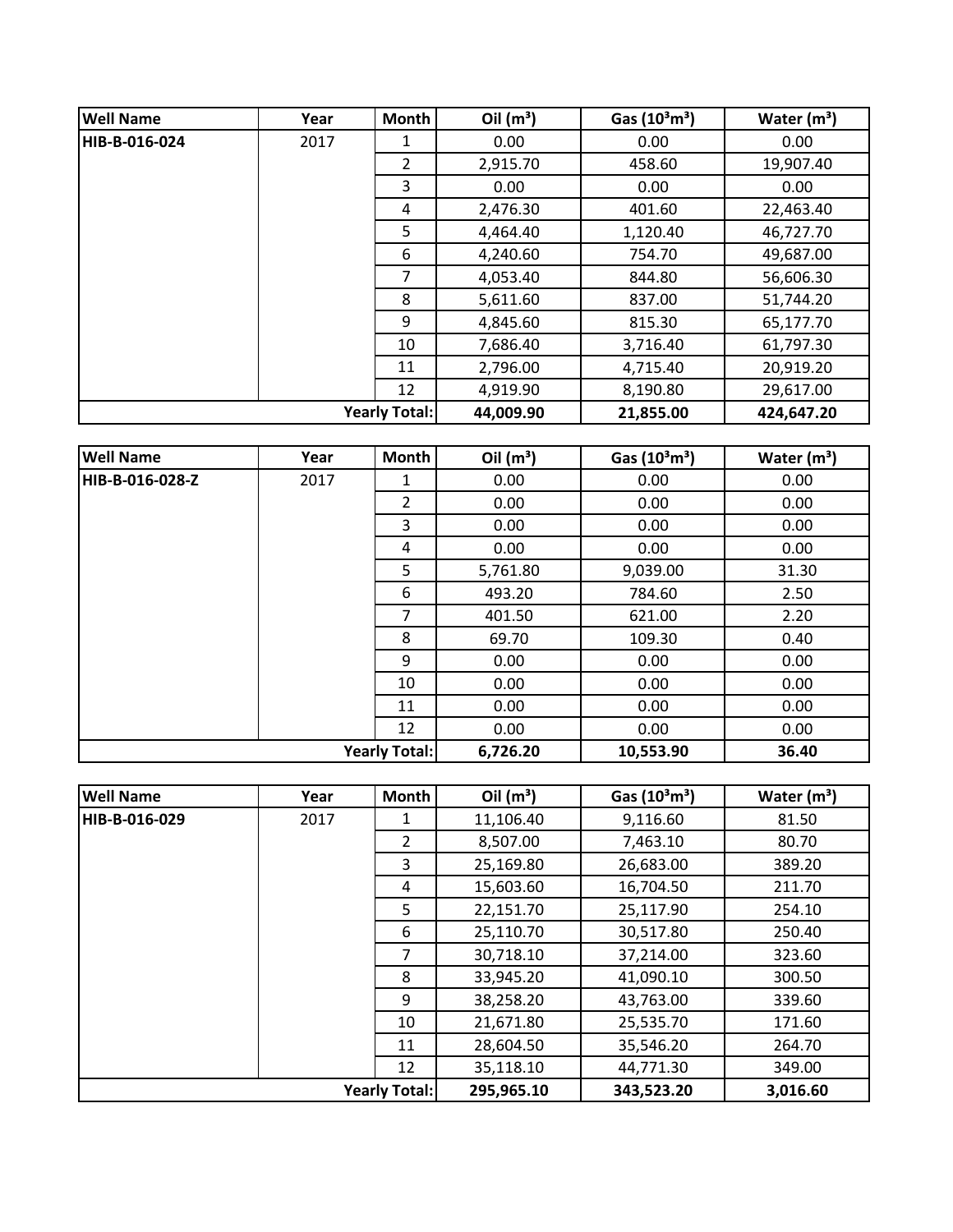| <b>Well Name</b> | Year | <b>Month</b>         | Oil $(m^3)$ | Gas $(10^3 \text{m}^3)$ | Water $(m^3)$ |
|------------------|------|----------------------|-------------|-------------------------|---------------|
| HIB-B-016-032-Y  | 2017 |                      | 18,409.70   | 1,973.20                | 21,717.90     |
|                  |      | $\overline{2}$       | 15,250.00   | 1,749.20                | 17,197.90     |
|                  |      | 3                    | 17,149.20   | 1,786.00                | 22,938.20     |
|                  |      | 4                    | 13,668.50   | 1,496.50                | 21,329.60     |
|                  |      | 5                    | 22,892.80   | 2,067.70                | 22,279.70     |
|                  |      | 6                    | 23,603.20   | 2,163.30                | 19,643.00     |
|                  |      | 7                    | 22,220.00   | 2,186.60                | 25,672.80     |
|                  |      | 8                    | 18,945.70   | 1,727.30                | 16,622.70     |
|                  |      | 9                    | 20,696.60   | 1,688.80                | 18,959.20     |
|                  |      | 10                   | 22,638.20   | 1,907.90                | 20,761.00     |
|                  |      | 11                   | 19,637.40   | 1,723.30                | 20,468.60     |
|                  |      | 12                   | 20,531.10   | 1,834.00                | 21,836.50     |
|                  |      | <b>Yearly Total:</b> | 235,642.40  | 22,303.80               | 249,427.10    |

| <b>Well Name</b>     | Year | Month          | Oil $(m^3)$ | Gas $(10^3 \text{m}^3)$ | Water $(m^3)$ |
|----------------------|------|----------------|-------------|-------------------------|---------------|
| HIB-B-016-033        | 2017 | 1              | 3,018.80    | 717.60                  | 2,412.20      |
|                      |      | $\overline{2}$ | 1,241.90    | 391.50                  | 1,634.80      |
|                      |      | 3              | 359.90      | 314.80                  | 3,190.00      |
|                      |      | 4              | 2,906.00    | 628.40                  | 3,590.20      |
|                      |      | 5              | 4,852.80    | 1,162.30                | 6,552.20      |
|                      |      | 6              | 5,124.60    | 1,283.20                | 6,087.00      |
|                      |      | 7              | 4,141.90    | 987.20                  | 5,468.60      |
|                      |      | 8              | 4,257.40    | 1,092.00                | 4,856.40      |
|                      |      | 9              | 4,745.60    | 1,204.40                | 6,067.10      |
|                      |      | 10             | 8,918.40    | 1,779.30                | 4,695.80      |
|                      |      | 11             | 7,222.00    | 1,887.30                | 7,337.70      |
|                      |      | 12             | 9,649.70    | 2,041.80                | 4,518.60      |
| <b>Yearly Total:</b> |      |                | 56,439.00   | 13,489.80               | 56,410.60     |

| <b>Well Name</b>     | Year | <b>Month</b>   | Oil $(m^3)$ | Gas $(10^3 \text{m}^3)$ | Water $(m^3)$ |
|----------------------|------|----------------|-------------|-------------------------|---------------|
| HIB-B-016-034-Y      | 2017 | 1              | 5,808.50    | 12,718.40               | 1.90          |
|                      |      | $\overline{2}$ | 2,755.80    | 7,220.20                | 2.80          |
|                      |      | 3              | 6,324.80    | 13,506.50               | 16.00         |
|                      |      | 4              | 7,672.30    | 16,796.90               | 48.10         |
|                      |      | 5              | 541.90      | 1,231.10                | 4.20          |
|                      |      | 6              | 0.00        | 0.00                    | 0.00          |
|                      |      | 7              | 0.00        | 0.00                    | 0.00          |
|                      |      | 8              | 0.00        | 0.00                    | 0.00          |
|                      |      | 9              | 0.00        | 0.00                    | 0.00          |
|                      |      | 10             | 0.00        | 0.00                    | 0.00          |
|                      |      | 11             | 0.00        | 0.00                    | 0.00          |
|                      |      | 12             | 514.10      | 1,228.60                | 3.70          |
| <b>Yearly Total:</b> |      |                | 23,617.40   | 52,701.70               | 76.70         |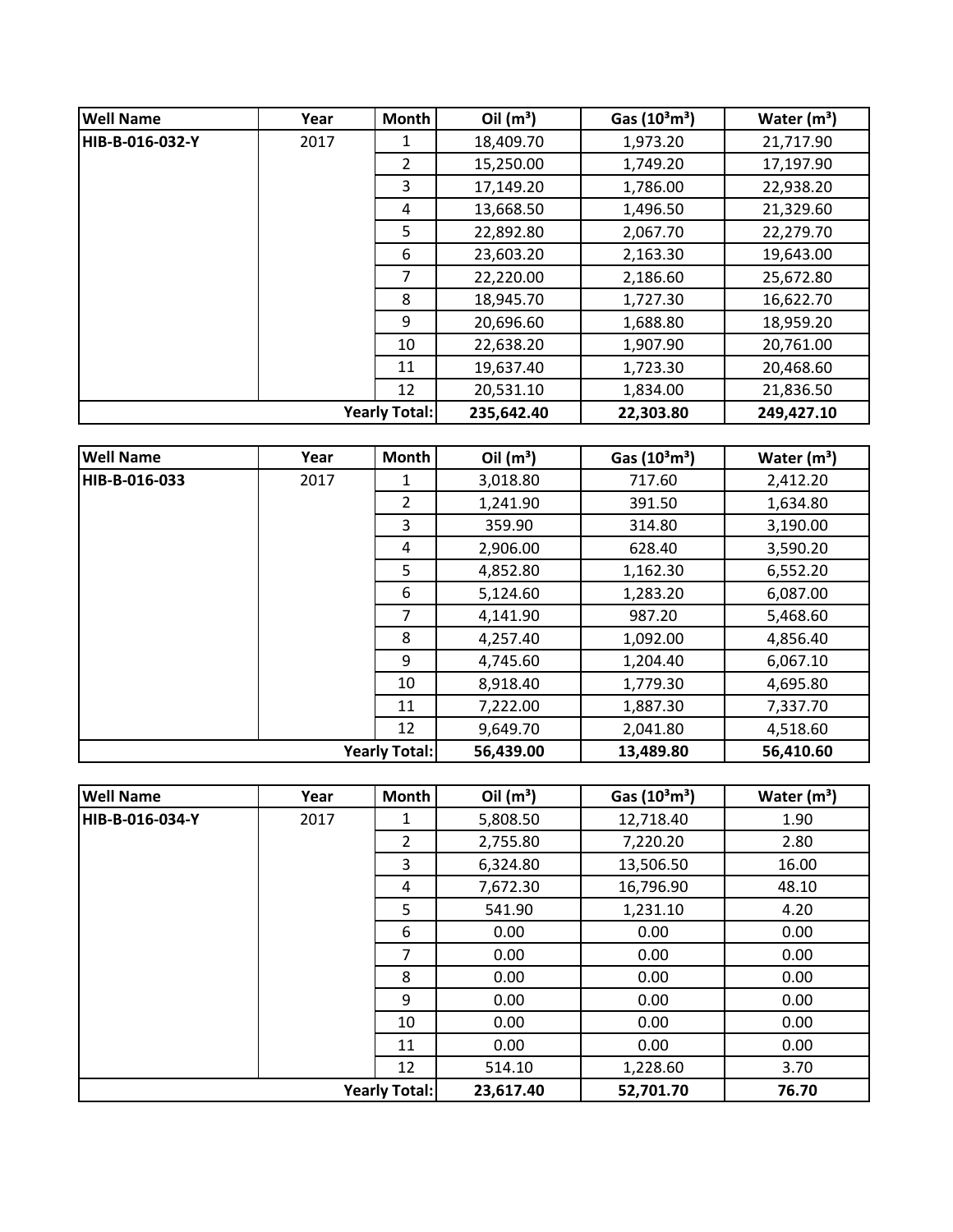| <b>Well Name</b> | Year | <b>Month</b>         | Oil $(m^3)$ | Gas $(10^3 \text{m}^3)$ | Water $(m^3)$ |
|------------------|------|----------------------|-------------|-------------------------|---------------|
| HIB-B-016-036    | 2017 | 1                    | 664.80      | 285.20                  | 3.50          |
|                  |      | 2                    | 0.00        | 0.00                    | 0.00          |
|                  |      | 3                    | 157.90      | 66.60                   | 0.90          |
|                  |      | 4                    | 0.00        | 0.00                    | 0.00          |
|                  |      | 5                    | 0.00        | 0.00                    | 0.00          |
|                  |      | 6                    | 0.00        | 0.00                    | 0.00          |
|                  |      | 7                    | 0.00        | 0.00                    | 0.00          |
|                  |      | 8                    | 0.00        | 0.00                    | 0.00          |
|                  |      | 9                    | 0.00        | 0.00                    | 0.00          |
|                  |      | 10                   | 0.00        | 0.00                    | 0.00          |
|                  |      | 11                   | 0.00        | 0.00                    | 0.00          |
|                  |      | 12                   | 0.00        | 0.00                    | 0.00          |
|                  |      | <b>Yearly Total:</b> | 822.70      | 351.80                  | 4.40          |

| <b>Well Name</b> | Year | Month                | Oil $(m^3)$ | Gas $(10^3 \text{m}^3)$ | Water $(m^3)$ |
|------------------|------|----------------------|-------------|-------------------------|---------------|
| HIB-B-016-040    | 2017 | 1                    | 10,436.30   | 16,452.90               | 56.20         |
|                  |      | $\overline{2}$       | 8,086.10    | 13,458.80               | 38.70         |
|                  |      | 3                    | 10,649.40   | 16,513.80               | 75.30         |
|                  |      | 4                    | 9,168.20    | 14,405.40               | 63.90         |
|                  |      | 5                    | 9,767.40    | 15,802.80               | 59.00         |
|                  |      | 6                    | 879.50      | 1,555.10                | 4.40          |
|                  |      | 7                    | 9,513.20    | 16,068.10               | 56.60         |
|                  |      | 8                    | 9,773.50    | 16,688.80               | 53.70         |
|                  |      | 9                    | 8,499.80    | 13,653.00               | 51.00         |
|                  |      | 10                   | 1,140.70    | 1,868.30                | 4.30          |
|                  |      | 11                   | 6,358.40    | 9,930.80                | 9.60          |
|                  |      | 12                   | 7,756.00    | 12,209.60               | 23.50         |
|                  |      | <b>Yearly Total:</b> | 92,028.50   | 148,607.40              | 496.20        |

| <b>Well Name</b>     | Year | <b>Month</b>   | Oil $(m^3)$ | Gas $(10^3 \text{m}^3)$ | Water $(m^3)$ |
|----------------------|------|----------------|-------------|-------------------------|---------------|
| HIB-B-016-041-Z      | 2017 | 1              | 0.00        | 0.00                    | 0.00          |
|                      |      | $\overline{2}$ | 0.00        | 0.00                    | 0.00          |
|                      |      | 3              | 0.00        | 0.00                    | 0.00          |
|                      |      | 4              | 0.00        | 0.00                    | 0.00          |
|                      |      | 5              | 0.00        | 0.00                    | 0.00          |
|                      |      | 6              | 0.00        | 0.00                    | 0.00          |
|                      |      | 7              | 0.00        | 0.00                    | 0.00          |
|                      |      | 8              | 0.00        | 0.00                    | 0.00          |
|                      |      | 9              | 0.00        | 0.00                    | 0.00          |
|                      |      | 10             | 0.00        | 0.00                    | 0.00          |
|                      |      | 11             | 1,484.70    | 168.90                  | 0.70          |
|                      |      | 12             | 8,723.70    | 1,287.20                | 6.80          |
| <b>Yearly Total:</b> |      |                | 10,208.40   | 1,456.10                | 7.50          |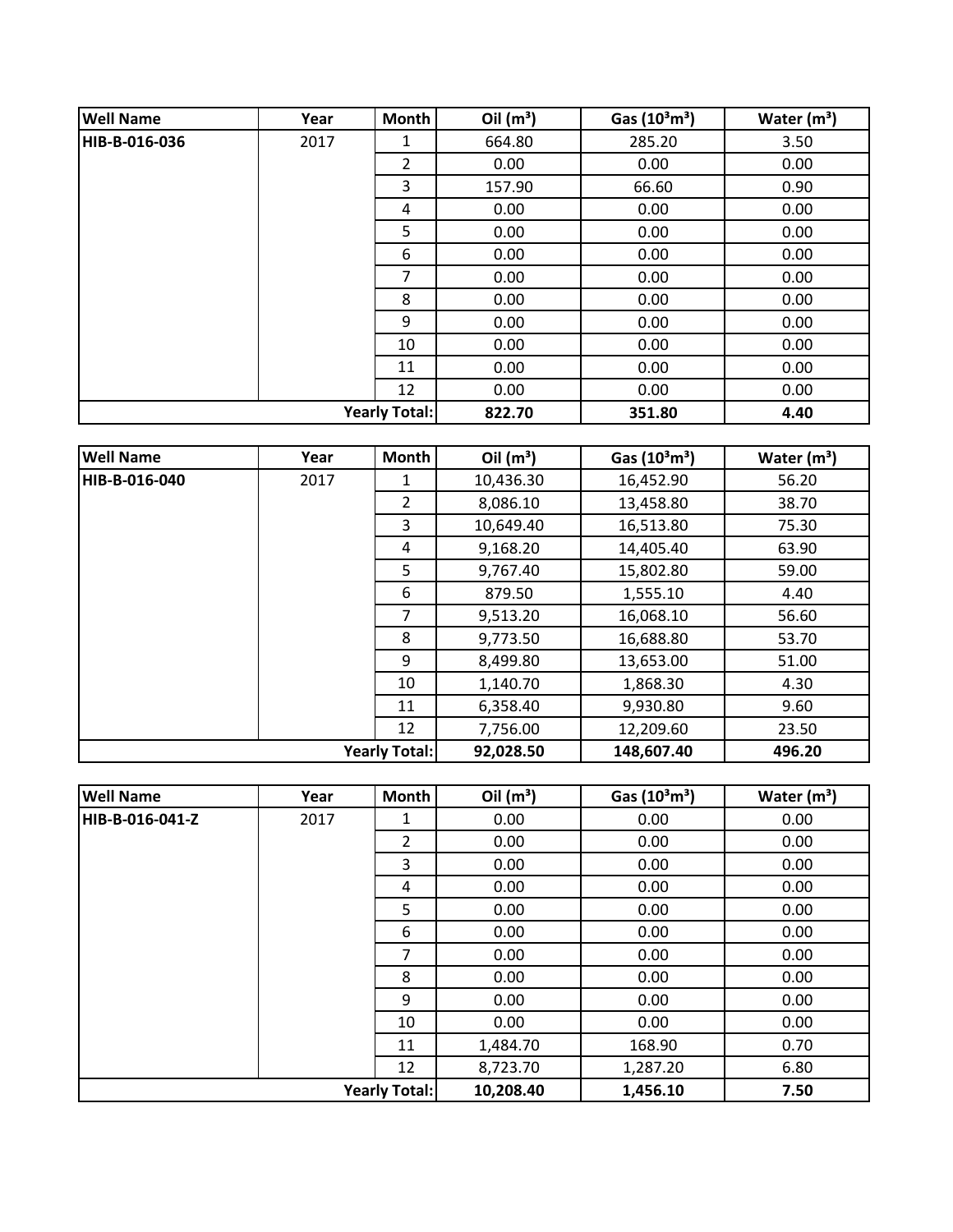| <b>Well Name</b>     | Year | Month          | Oil $(m^3)$ | Gas $(10^3 \text{m}^3)$ | Water $(m^3)$ |
|----------------------|------|----------------|-------------|-------------------------|---------------|
| HIB-B-016-041        | 2017 | 1              | 2,639.00    | 929.90                  | 10.40         |
|                      |      | $\overline{2}$ | 0.00        | 0.00                    | 0.00          |
|                      |      | 3              | 0.00        | 0.00                    | 0.00          |
|                      |      | 4              | 0.00        | 0.00                    | 0.00          |
|                      |      | 5              | 0.00        | 0.00                    | 0.00          |
|                      |      | 6              | 0.00        | 0.00                    | 0.00          |
|                      |      | 7              | 0.00        | 0.00                    | 0.00          |
|                      |      | 8              | 0.00        | 0.00                    | 0.00          |
|                      |      | 9              | 0.00        | 0.00                    | 0.00          |
|                      |      | 10             | 0.00        | 0.00                    | 0.00          |
|                      |      | 11             | 0.00        | 0.00                    | 0.00          |
|                      |      | 12             | 0.00        | 0.00                    | 0.00          |
| <b>Yearly Total:</b> |      |                | 2,639.00    | 929.90                  | 10.40         |

| <b>Well Name</b>     | Year | <b>Month</b>   | Oil $(m^3)$ | Gas $(10^3 \text{m}^3)$ | Water $(m^3)$ |
|----------------------|------|----------------|-------------|-------------------------|---------------|
| HIB-B-016-043        | 2017 | 1              | 0.00        | 0.00                    | 0.00          |
|                      |      | $\overline{2}$ | 0.00        | 0.00                    | 0.00          |
|                      |      | 3              | 0.00        | 0.00                    | 0.00          |
|                      |      | 4              | 0.00        | 0.00                    | 0.00          |
|                      |      | 5              | 0.00        | 0.00                    | 0.00          |
|                      |      | 6              | 0.00        | 0.00                    | 0.00          |
|                      |      | 7              | 0.00        | 0.00                    | 0.00          |
|                      |      | 8              | 0.00        | 0.00                    | 0.00          |
|                      |      | 9              | 0.00        | 0.00                    | 0.00          |
|                      |      | 10             | 4,144.60    | 3,480.50                | 14,534.40     |
|                      |      | 11             | 12,923.20   | 7,006.20                | 12,231.80     |
|                      |      | 12             | 17,832.30   | 8,822.80                | 683.00        |
| <b>Yearly Total:</b> |      |                | 34,900.10   | 19,309.50               | 27,449.20     |

| <b>Well Name</b>     | Year | Month          | Oil $(m^3)$ | Gas $(10^3 \text{m}^3)$ | Water $(m^3)$ |
|----------------------|------|----------------|-------------|-------------------------|---------------|
| HIB-B-016-045-Z      | 2017 | 1              | 9,693.40    | 2,388.40                | 17,284.40     |
|                      |      | $\overline{2}$ | 9,325.40    | 2,274.90                | 14,443.80     |
|                      |      | 3              | 10,634.30   | 2,370.70                | 20,087.70     |
|                      |      | 4              | 9,011.90    | 2,031.10                | 17,477.60     |
|                      |      | 5              | 9,360.20    | 2,303.40                | 19,222.90     |
|                      |      | 6              | 9,025.50    | 2,343.90                | 18,071.20     |
|                      |      | 7              | 8,735.70    | 2,210.20                | 17,640.00     |
|                      |      | 8              | 6,860.90    | 1,762.90                | 15,272.50     |
|                      |      | 9              | 7,316.50    | 1,770.90                | 18,089.30     |
|                      |      | 10             | 6,343.00    | 1,567.90                | 13,025.60     |
|                      |      | 11             | 6,948.60    | 1,745.40                | 16,529.70     |
|                      |      | 12             | 7,261.80    | 1,836.00                | 16,807.50     |
| <b>Yearly Total:</b> |      |                | 100,517.20  | 24,605.70               | 203,952.20    |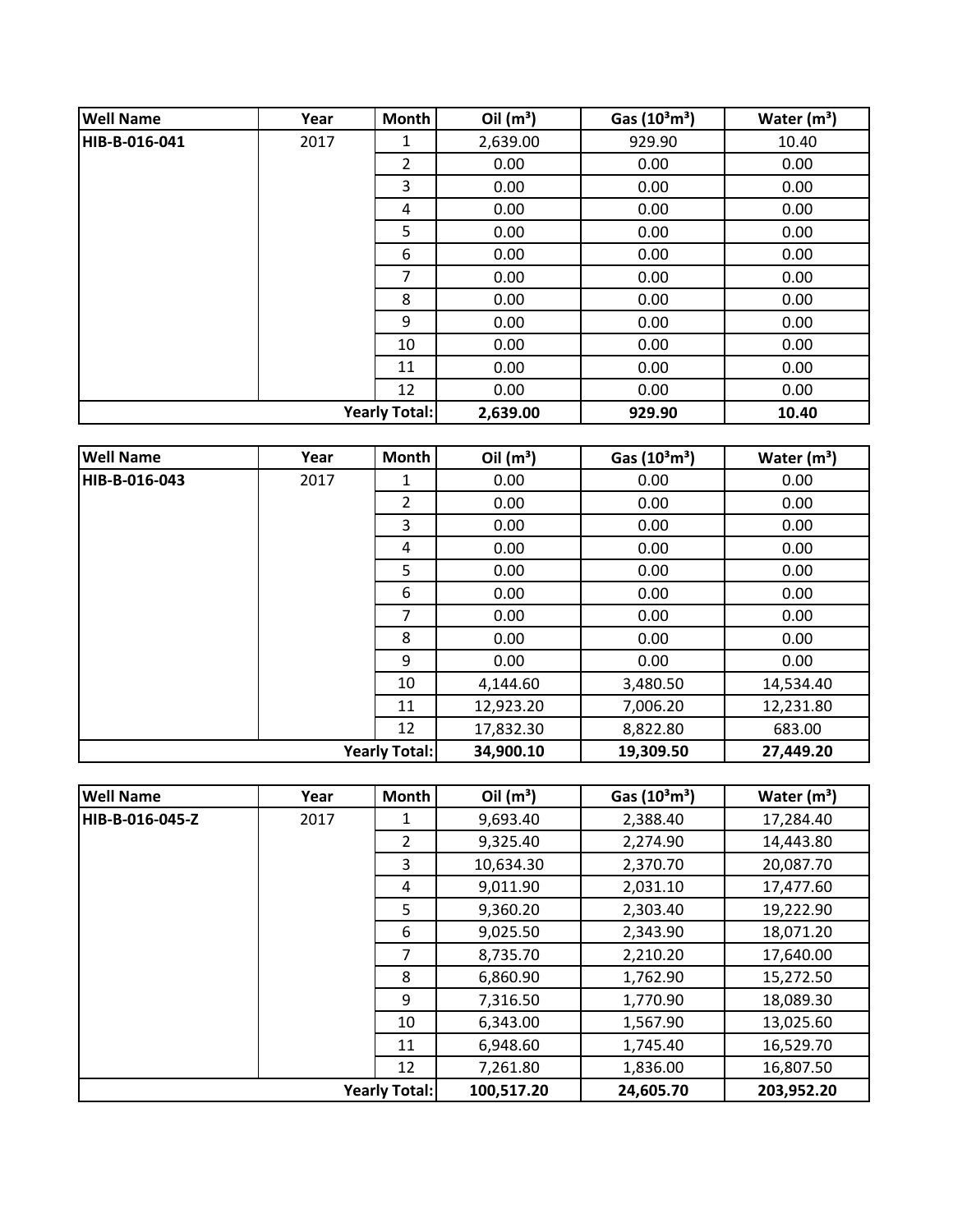| <b>Well Name</b>     | Year | <b>Month</b>   | Oil $(m^3)$ | Gas $(10^3 \text{m}^3)$ | Water $(m^3)$ |
|----------------------|------|----------------|-------------|-------------------------|---------------|
| HIB-B-016-046        | 2017 |                | 21,751.80   | 2,430.90                | 70,540.90     |
|                      |      | $\overline{2}$ | 20,459.60   | 2,546.50                | 62,044.50     |
|                      |      | 3              | 21,416.50   | 2,557.50                | 35,772.50     |
|                      |      | 4              | 12,855.30   | 1,472.70                | 26,907.60     |
|                      |      | 5              | 16,531.70   | 2,210.30                | 35,627.10     |
|                      |      | 6              | 18,244.40   | 2,414.20                | 34,715.80     |
|                      |      | 7              | 16,324.30   | 2,238.40                | 39,925.60     |
|                      |      | 8              | 13,758.40   | 2,149.20                | 34,542.80     |
|                      |      | 9              | 18,196.70   | 1,807.00                | 57,451.10     |
|                      |      | 10             | 17,511.80   | 2,084.90                | 46,223.30     |
|                      |      | 11             | 16,892.80   | 2,226.40                | 39,882.30     |
|                      |      | 12             | 13,835.40   | 1,948.30                | 35,210.00     |
| <b>Yearly Total:</b> |      |                | 207,778.70  | 26,086.30               | 518,843.50    |

| <b>Well Name</b> | Year | <b>Month</b>         | Oil $(m^3)$ | Gas $(10^3 \text{m}^3)$ | Water $(m^3)$ |
|------------------|------|----------------------|-------------|-------------------------|---------------|
| HIB-B-016-048-Y  | 2017 | 1                    | 18,798.50   | 1,468.10                | 10.80         |
|                  |      | $\overline{2}$       | 14,579.20   | 1,188.30                | 15.20         |
|                  |      | 3                    | 18,817.70   | 1,449.80                | 36.40         |
|                  |      | 4                    | 17,877.10   | 1,461.60                | 40.90         |
|                  |      | 5                    | 22,230.00   | 1,954.90                | 41.70         |
|                  |      | 6                    | 19,692.00   | 1,849.40                | 69.30         |
|                  |      | 7                    | 15,768.40   | 1,406.70                | 72.00         |
|                  |      | 8                    | 20,747.50   | 1,888.00                | 111.70        |
|                  |      | 9                    | 19,734.00   | 1,664.20                | 137.20        |
|                  |      | 10                   | 11,802.30   | 915.10                  | 169.90        |
|                  |      | 11                   | 10,320.00   | 899.80                  | 149.20        |
|                  |      | 12                   | 12,419.60   | 1,029.80                | 160.00        |
|                  |      | <b>Yearly Total:</b> | 202,786.30  | 17,175.70               | 1,014.30      |

| <b>Well Name</b>     | Year | Month          | Oil $(m^3)$ | Gas $(10^3 \text{m}^3)$ | Water $(m^3)$ |
|----------------------|------|----------------|-------------|-------------------------|---------------|
| HIB-B-016-049-Z      | 2017 | 1              | 0.00        | 0.00                    | 0.00          |
|                      |      | $\overline{2}$ | 0.00        | 0.00                    | 0.00          |
|                      |      | 3              | 0.00        | 0.00                    | 0.00          |
|                      |      | 4              | 63.50       | 8.50                    | 0.60          |
|                      |      | 5              | 0.00        | 0.00                    | 0.00          |
|                      |      | 6              | 0.00        | 0.00                    | 0.00          |
|                      |      | 7              | 0.00        | 0.00                    | 0.00          |
|                      |      | 8              | 0.00        | 0.00                    | 0.00          |
|                      |      | 9              | 0.00        | 0.00                    | 0.00          |
|                      |      | 10             | 0.00        | 0.00                    | 0.00          |
|                      |      | 11             | 0.00        | 0.00                    | 0.00          |
|                      |      | 12             | 0.00        | 0.00                    | 0.00          |
| <b>Yearly Total:</b> |      |                | 63.50       | 8.50                    | 0.60          |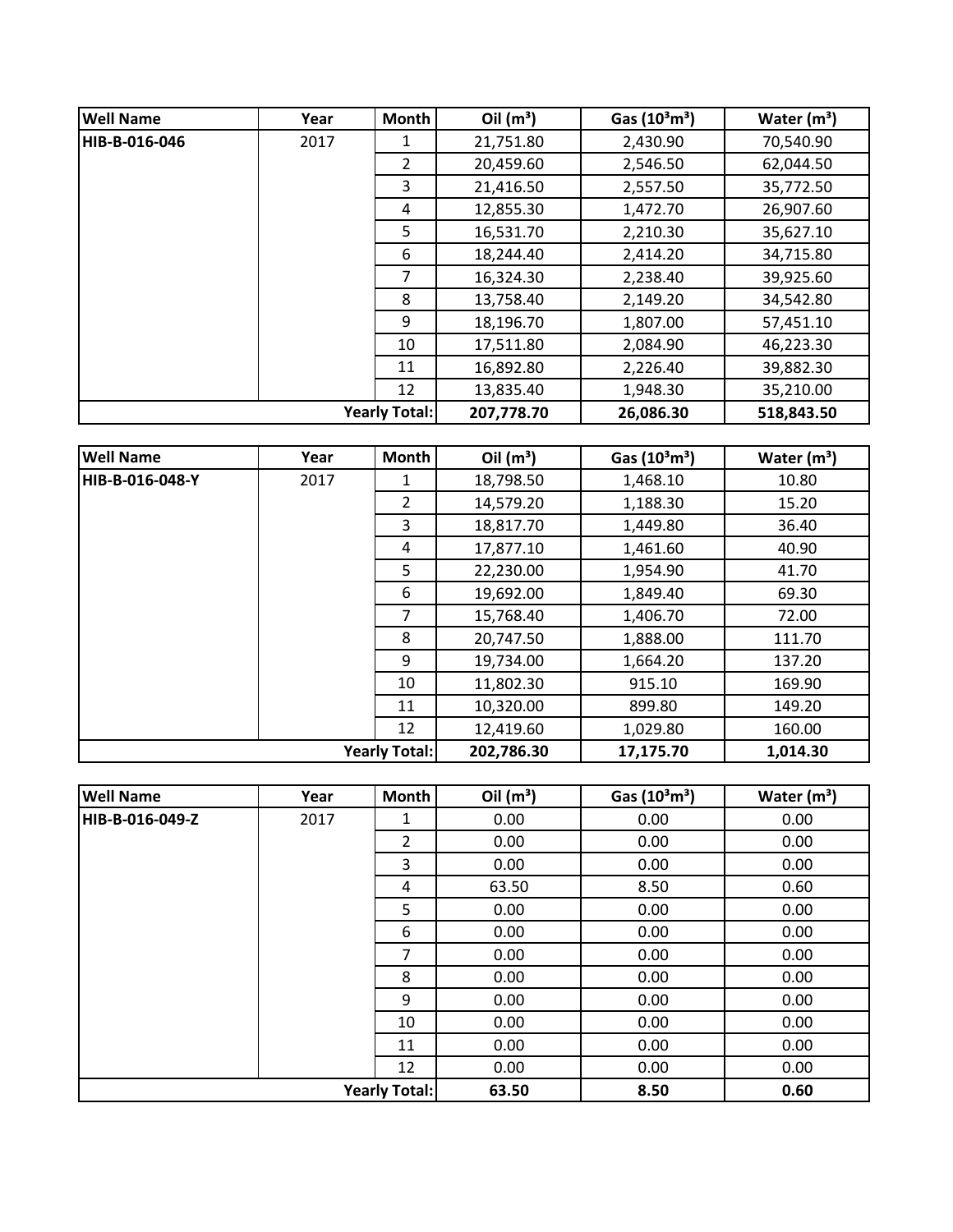| <b>Well Name</b> | Year | <b>Month</b>         | Oil $(m^3)$ | Gas $(10^3 \text{m}^3)$ | Water $(m^3)$ |
|------------------|------|----------------------|-------------|-------------------------|---------------|
| HIB-B-016-049-Y  | 2017 | 1                    | 0.00        | 0.00                    | 0.00          |
|                  |      | 2                    | 0.00        | 0.00                    | 0.00          |
|                  |      | 3                    | 0.00        | 0.00                    | 0.00          |
|                  |      | 4                    | 0.00        | 0.00                    | 0.00          |
|                  |      | 5                    | 0.00        | 0.00                    | 0.00          |
|                  |      | 6                    | 0.00        | 0.00                    | 0.00          |
|                  |      | 7                    | 0.00        | 0.00                    | 0.00          |
|                  |      | 8                    | 0.00        | 0.00                    | 0.00          |
|                  |      | 9                    | 1,107.90    | 292.20                  | 6.60          |
|                  |      | 10                   | 4,031.40    | 1,119.90                | 352.60        |
|                  |      | 11                   | 14,959.80   | 4,078.00                | 141.20        |
|                  |      | 12                   | 5,888.40    | 3,742.80                | 14,900.30     |
|                  |      | <b>Yearly Total:</b> | 25,987.50   | 9,232.90                | 15,400.70     |

| <b>Well Name</b> | Year | Month                | Oil $(m^3)$ | Gas $(10^3 \text{m}^3)$ | Water $(m^3)$ |
|------------------|------|----------------------|-------------|-------------------------|---------------|
| HIB-B-016-051-Z  | 2017 | 1                    | 7,476.00    | 839.00                  | 3.20          |
|                  |      | $\overline{2}$       | 7,067.90    | 841.50                  | 7.90          |
|                  |      | 3                    | 8,499.80    | 976.30                  | 3.90          |
|                  |      | 4                    | 7,727.80    | 878.50                  | 4.40          |
|                  |      | 5                    | 8,170.10    | 966.30                  | 124.40        |
|                  |      | 6                    | 7,502.00    | 912.70                  | 75.80         |
|                  |      | 7                    | 7,892.70    | 1,042.40                | 5.50          |
|                  |      | 8                    | 7,558.80    | 944.00                  | 4.80          |
|                  |      | 9                    | 8,139.80    | 943.20                  | 4.00          |
|                  |      | 10                   | 9,260.00    | 1,098.40                | 2.10          |
|                  |      | 11                   | 9,797.90    | 1,255.70                | 16.80         |
|                  |      | 12                   | 9,935.10    | 1,218.50                | 6.50          |
|                  |      | <b>Yearly Total:</b> | 99,027.90   | 11,916.50               | 259.30        |

| <b>Well Name</b>     | Year | <b>Month</b>   | Oil $(m^3)$  | Gas $(10^3 \text{m}^3)$ | Water $(m^3)$ |
|----------------------|------|----------------|--------------|-------------------------|---------------|
| HIB-B-016-056        | 2017 |                | 92,368.80    | 46,286.40               | 1,016.70      |
|                      |      | $\overline{2}$ | 68,670.50    | 37,489.40               | 667.20        |
|                      |      | 3              | 89,711.80    | 48,352.60               | 1,227.80      |
|                      |      | 4              | 85,853.00    | 46,919.10               | 1,264.70      |
|                      |      | 5.             | 96,357.40    | 57,980.50               | 1,615.10      |
|                      |      | 6              | 86,266.60    | 61,271.40               | 1,818.40      |
|                      |      | 7              | 86,680.10    | 66,517.60               | 2,467.60      |
|                      |      | 8              | 85,851.40    | 68,059.80               | 2,253.00      |
|                      |      | 9              | 78,892.20    | 69,085.40               | 2,972.50      |
|                      |      | 10             | 83,236.00    | 75,855.60               | 2,741.60      |
|                      |      | 11             | 79,967.80    | 76,711.90               | 2,889.40      |
|                      |      | 12             | 82,402.40    | 88,376.80               | 3,128.10      |
| <b>Yearly Total:</b> |      |                | 1,016,258.00 | 742,906.50              | 24,062.10     |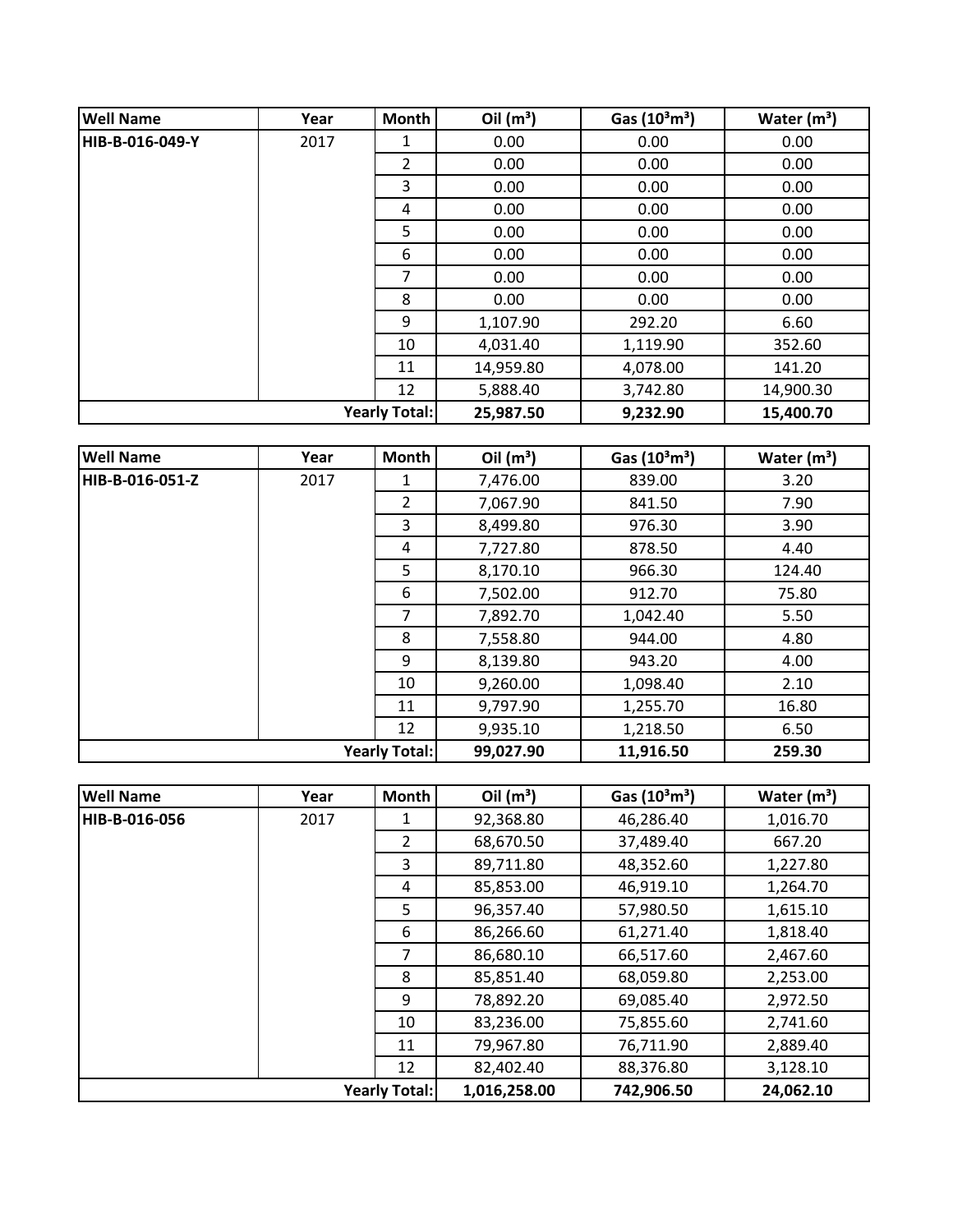| <b>Well Name</b>     | Year | <b>Month</b>   | Oil $(m^3)$ | Gas $(10^3 \text{m}^3)$ | Water $(m^3)$ |
|----------------------|------|----------------|-------------|-------------------------|---------------|
| HIB-B-016-057-X      | 2017 | 1              | 16,101.00   | 3,369.60                | 43,102.90     |
|                      |      | $\overline{2}$ | 9,127.60    | 1,990.70                | 25,751.30     |
|                      |      | 3              | 8,208.20    | 1,801.60                | 59,122.10     |
|                      |      | 4              | 9,454.60    | 1,958.00                | 68,108.60     |
|                      |      | 5              | 10,583.60   | 2,174.10                | 61,535.70     |
|                      |      | 6              | 7,934.70    | 1,952.30                | 46,706.70     |
|                      |      | 7              | 8,279.00    | 1,934.50                | 51,516.60     |
|                      |      | 8              | 6,476.50    | 1,781.70                | 54,846.20     |
|                      |      | 9              | 1,823.60    | 428.20                  | 9,462.50      |
|                      |      | 10             | 13,466.70   | 3,189.70                | 53,406.40     |
|                      |      | 11             | 13,346.20   | 2,929.20                | 36,572.80     |
|                      |      | 12             | 9,141.40    | 2,383.80                | 27,784.00     |
| <b>Yearly Total:</b> |      |                | 113,943.10  | 25,893.40               | 537,915.80    |

| <b>Well Name</b>     | Year | Month          | Oil $(m^3)$ | Gas $(10^3 \text{m}^3)$ | Water $(m^3)$ |
|----------------------|------|----------------|-------------|-------------------------|---------------|
| HIB-B-016-058-Z      | 2017 | 1              | 0.00        | 0.00                    | 0.00          |
|                      |      | $\overline{2}$ | 0.00        | 0.00                    | 0.00          |
|                      |      | 3              | 0.00        | 0.00                    | 0.00          |
|                      |      | 4              | 0.00        | 0.00                    | 0.00          |
|                      |      | 5              | 0.00        | 0.00                    | 0.00          |
|                      |      | 6              | 0.00        | 0.00                    | 0.00          |
|                      |      | 7              | 0.00        | 0.00                    | 0.00          |
|                      |      | 8              | 0.00        | 0.00                    | 0.00          |
|                      |      | 9              | 0.00        | 0.00                    | 0.00          |
|                      |      | 10             | 115.00      | 11.50                   | 1,087.10      |
|                      |      | 11             | 0.00        | 0.00                    | 0.00          |
|                      |      | 12             | 0.00        | 0.00                    | 0.00          |
| <b>Yearly Total:</b> |      |                | 115.00      | 11.50                   | 1,087.10      |

| <b>Well Name</b>     | Year | <b>Month</b>   | Oil $(m^3)$ | Gas $(10^3 \text{m}^3)$ | Water $(m^3)$ |
|----------------------|------|----------------|-------------|-------------------------|---------------|
| HIB-B-016-059        | 2017 | 1              | 0.00        | 0.00                    | 0.00          |
|                      |      | $\overline{2}$ | 0.00        | 0.00                    | 0.00          |
|                      |      | 3              | 0.00        | 0.00                    | 0.00          |
|                      |      | 4              | 0.00        | 0.00                    | 0.00          |
|                      |      | 5              | 0.00        | 0.00                    | 0.00          |
|                      |      | 6              | 3,096.00    | 559.30                  | 0.30          |
|                      |      | 7              | 0.00        | 0.00                    | 0.00          |
|                      |      | 8              | 0.00        | 0.00                    | 0.00          |
|                      |      | 9              | 0.00        | 0.00                    | 0.00          |
|                      |      | 10             | 0.00        | 0.00                    | 0.00          |
|                      |      | 11             | 0.00        | 0.00                    | 0.00          |
|                      |      | 12             | 0.00        | 0.00                    | 0.00          |
| <b>Yearly Total:</b> |      |                | 3,096.00    | 559.30                  | 0.30          |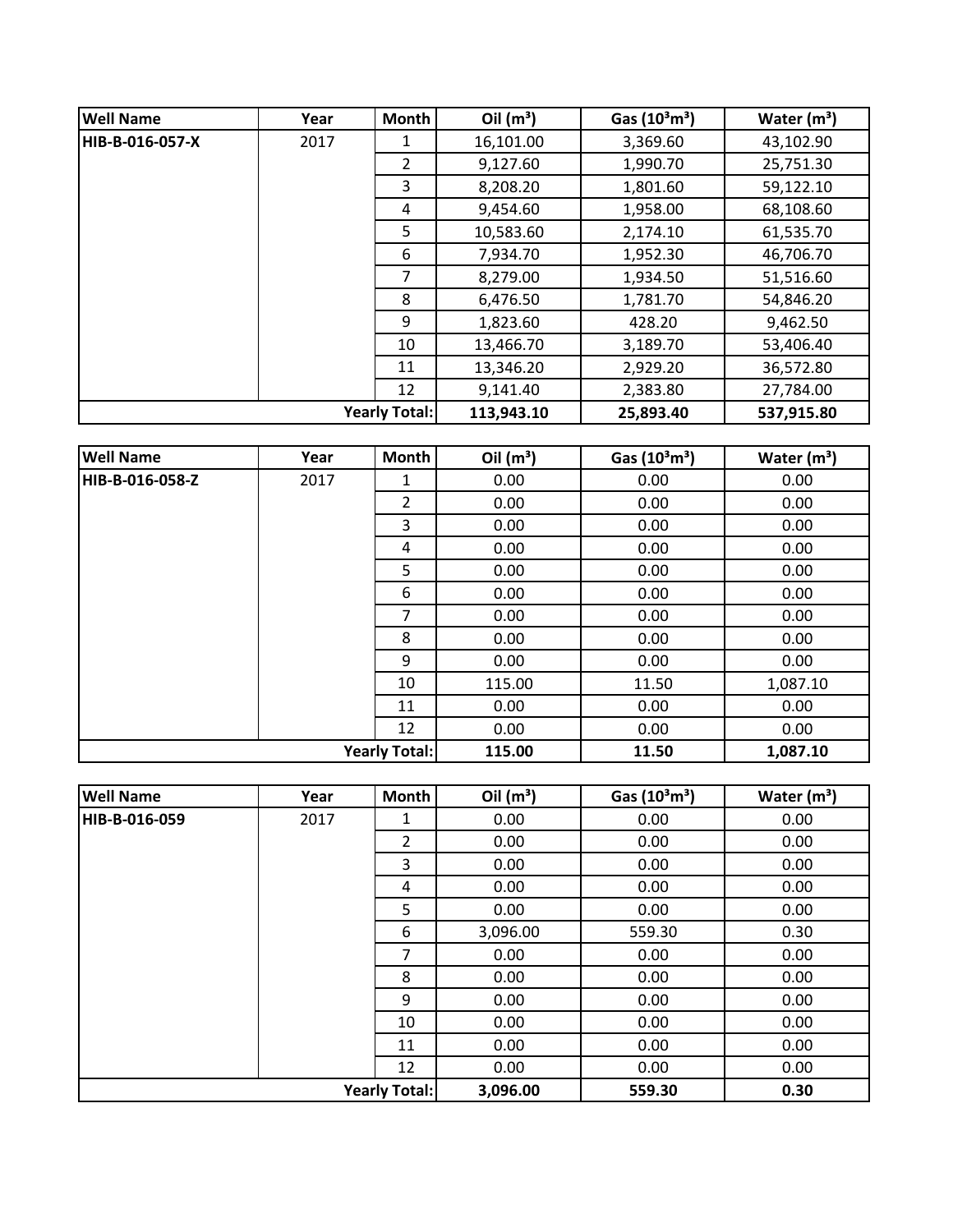| <b>Well Name</b>     | Year | <b>Month</b>   | Oil $(m^3)$ | Gas $(10^3 \text{m}^3)$ | Water $(m^3)$ |
|----------------------|------|----------------|-------------|-------------------------|---------------|
| HIB-B-016-063        | 2017 |                | 14,563.60   | 4,941.20                | 40,404.00     |
|                      |      | $\overline{2}$ | 10,418.00   | 3,937.60                | 24,746.00     |
|                      |      | 3              | 13,175.90   | 4,409.40                | 50,401.20     |
|                      |      | 4              | 18,546.00   | 4,625.20                | 76,692.90     |
|                      |      | 5              | 21,990.10   | 5,063.60                | 90,424.90     |
|                      |      | 6              | 16,188.00   | 4,352.40                | 83,714.70     |
|                      |      | 7              | 11,799.40   | 3,844.10                | 91,284.70     |
|                      |      | 8              | 13,760.40   | 3,528.90                | 72,174.70     |
|                      |      | 9              | 11,079.70   | 3,039.50                | 82,271.70     |
|                      |      | 10             | 8,350.80    | 3,161.90                | 89,471.40     |
|                      |      | 11             | 9,094.00    | 3,109.40                | 83,334.50     |
|                      |      | 12             | 10,238.90   | 2,949.70                | 84,637.20     |
| <b>Yearly Total:</b> |      |                | 159,204.80  | 46,962.90               | 869,557.90    |

| <b>Well Name</b> | Year | <b>Month</b>         | Oil $(m^3)$ | Gas $(10^3 \text{m}^3)$ | Water $(m^3)$ |
|------------------|------|----------------------|-------------|-------------------------|---------------|
| HIBS-B-016-038   | 2017 | 1                    | 76,974.80   | 15,564.30               | 49.00         |
|                  |      | $\overline{2}$       | 61,378.20   | 13,003.20               | 127.60        |
|                  |      | 3                    | 58,040.70   | 11,185.90               | 261.50        |
|                  |      | 4                    | 55,478.10   | 10,737.80               | 45.00         |
|                  |      | 5                    | 61,200.50   | 12,255.70               | 159.40        |
|                  |      | 6                    | 52,719.10   | 11,404.20               | 1,276.20      |
|                  |      | 7                    | 50,600.20   | 10,601.00               | 3,287.80      |
|                  |      | 8                    | 50,544.40   | 10,366.10               | 4,120.40      |
|                  |      | 9                    | 46,423.60   | 9,034.40                | 6,069.90      |
|                  |      | 10                   | 52,445.40   | 10,401.60               | 11,609.80     |
|                  |      | 11                   | 50,411.70   | 9,972.60                | 15,272.30     |
|                  |      | 12                   | 49,179.20   | 10,229.70               | 21,383.80     |
|                  |      | <b>Yearly Total:</b> | 665,395.90  | 134,756.50              | 63,662.70     |

| <b>Well Name</b> | Year | <b>Month</b>         | Oil $(m^3)$  | Gas $(10^3 \text{m}^3)$ | Water $(m^3)$ |
|------------------|------|----------------------|--------------|-------------------------|---------------|
| HIBS-B-016-042-Z | 2017 | 1                    | 111,377.70   | 15,292.50               | 164.20        |
|                  |      | $\overline{2}$       | 93,825.10    | 13,584.90               | 69.40         |
|                  |      | 3                    | 86,504.40    | 11,553.60               | 106.20        |
|                  |      | 4                    | 79,859.60    | 10,636.40               | 32.60         |
|                  |      | 5.                   | 88,866.30    | 12,094.60               | 52.50         |
|                  |      | 6                    | 83,956.80    | 12,422.20               | 76.20         |
|                  |      | 7                    | 79,072.60    | 11,307.70               | 194.70        |
|                  |      | 8                    | 66,838.60    | 9,719.80                | 253.80        |
|                  |      | 9                    | 71,770.00    | 9,804.40                | 342.00        |
|                  |      | 10                   | 91,390.80    | 12,480.70               | 506.80        |
|                  |      | 11                   | 85,206.40    | 11,763.70               | 660.20        |
|                  |      | 12                   | 84,960.40    | 11,989.10               | 695.10        |
|                  |      | <b>Yearly Total:</b> | 1,023,628.70 | 142,649.60              | 3,153.70      |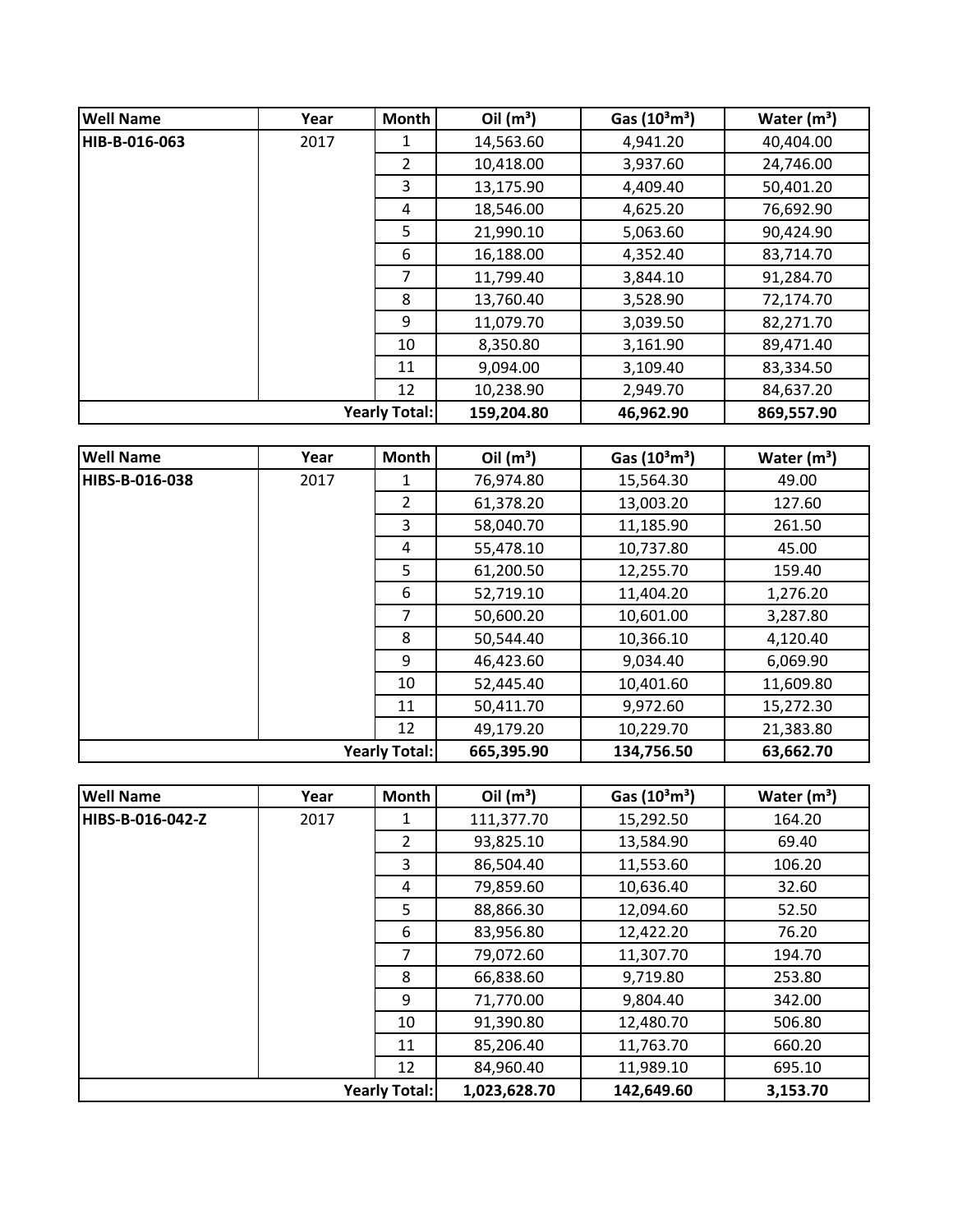| <b>Well Name</b>     | Year | <b>Month</b> | Oil $(m^3)$ | Gas $(10^3 \text{m}^3)$ | Water $(m^3)$ |
|----------------------|------|--------------|-------------|-------------------------|---------------|
| HIBS-B-016-047-Z     | 2017 | 1            | 99,929.00   | 11,457.60               | 28.20         |
|                      |      | 2            | 84,457.90   | 10,271.30               | 78.90         |
|                      |      | 3            | 82,040.20   | 9,096.10                | 1,245.30      |
|                      |      | 4            | 76,649.80   | 8,588.80                | 5,161.00      |
|                      |      | 5            | 78,919.30   | 9,095.10                | 10,266.80     |
|                      |      | 6            | 72,154.00   | 8,842.90                | 9,653.40      |
|                      |      | 7            | 71,162.90   | 8,346.20                | 17,446.40     |
|                      |      | 8            | 51,205.70   | 6,363.00                | 16,555.60     |
|                      |      | 9            | 49,998.80   | 5,835.70                | 20,716.70     |
|                      |      | 10           | 50,279.00   | 6,028.80                | 27,866.70     |
|                      |      | 11           | 47,900.50   | 5,746.40                | 30,750.40     |
|                      |      | 12           | 45,064.90   | 5,408.70                | 35,734.60     |
| <b>Yearly Total:</b> |      | 809,762.00   | 95,080.60   | 175,504.00              |               |

| <b>Well Name</b>     | Year | <b>Month</b> | Oil $(m^3)$ | Gas $(10^3 \text{m}^3)$ | Water $(m^3)$ |
|----------------------|------|--------------|-------------|-------------------------|---------------|
| HIBS-B-016-064       | 2017 | 1            | 0.00        | 0.00                    | 0.00          |
|                      |      | 2            | 0.00        | 0.00                    | 0.00          |
|                      |      | 3            | 25,097.10   | 10,368.20               | 15.00         |
|                      |      | 4            | 39,092.60   | 16,089.30               | 23.20         |
|                      |      | 5            | 45,333.50   | 18,680.40               | 151.60        |
|                      |      | 6            | 44,239.70   | 19,564.80               | 233.90        |
|                      |      | 7            | 38,719.90   | 16,542.40               | 1,196.60      |
|                      |      | 8            | 19,125.00   | 9,875.90                | 27,290.30     |
|                      |      | 9            | 19,179.40   | 7,888.60                | 27,393.20     |
|                      |      | 10           | 20,470.20   | 6,586.40                | 10,736.50     |
|                      |      | 11           | 13,961.00   | 5,983.70                | 14,252.20     |
|                      |      | 12           | 11,976.10   | 5,729.40                | 20,294.10     |
| <b>Yearly Total:</b> |      |              | 277,194.50  | 117,309.10              | 101,586.60    |

| <b>Well Name</b>     | Year | Month          | Oil $(m^3)$ | Gas $(10^3 \text{m}^3)$ | Water $(m^3)$ |
|----------------------|------|----------------|-------------|-------------------------|---------------|
| HIBS-B-016-021-X     | 2017 | 1              | 113,927.40  | 13,325.50               | 129.10        |
|                      |      | $\overline{2}$ | 100,376.80  | 12,454.00               | 90.60         |
|                      |      | 3              | 102,418.40  | 11,668.60               | 55.80         |
|                      |      | 4              | 108,062.10  | 12,364.30               | 208.40        |
|                      |      | 5.             | 119,191.60  | 13,939.10               | 164.30        |
|                      |      | 6              | 107,581.70  | 13,690.10               | 147.10        |
|                      |      | 7              | 110,347.50  | 13,644.90               | 154.30        |
|                      |      | 8              | 92,597.00   | 11,590.10               | 40.00         |
|                      |      | 9              | 99,175.00   | 11,714.10               | 43.00         |
|                      |      | 10             | 103,545.40  | 12,380.70               | 29.00         |
|                      |      | 11             | 97,890.30   | 11,682.90               | 89.10         |
|                      |      | 12             | 95,338.90   | 11,610.60               | 331.60        |
| <b>Yearly Total:</b> |      | 1,250,452.10   | 150,064.90  | 1,482.30                |               |